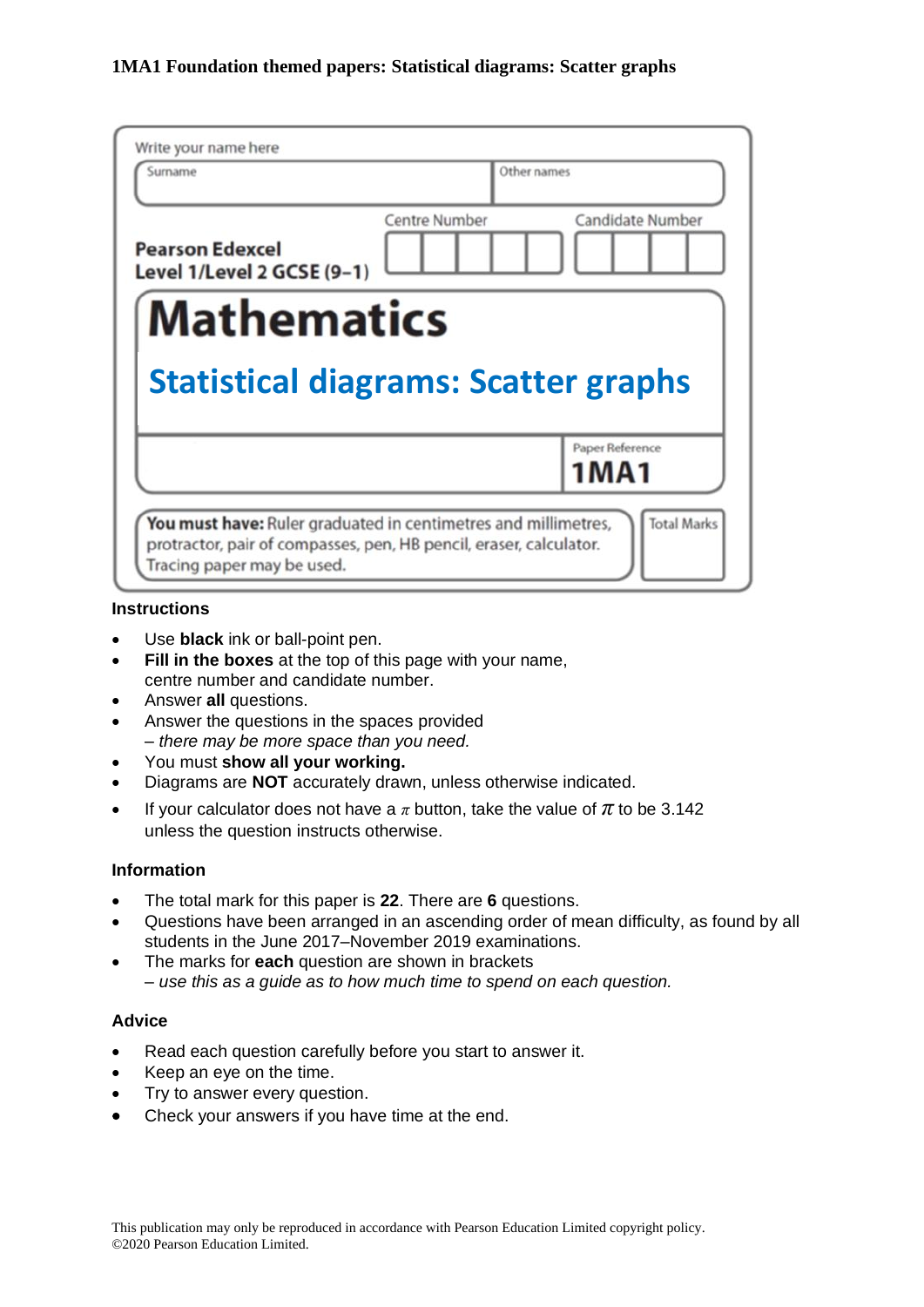**1** The scatter graph shows information about the marks a group of students got in a Science test and in a Maths test.



Jamie got a mark of 34 in the Science test.

Using the scatter graph, find an estimate for Jamie's mark in the Maths test.

**\_\_\_\_\_\_\_\_\_\_\_\_\_\_\_\_\_\_\_\_\_\_\_\_\_\_\_\_\_\_\_\_\_\_\_\_\_\_\_\_\_\_\_\_\_\_\_\_\_\_\_\_\_\_\_\_\_\_\_\_\_\_\_\_\_\_\_\_\_\_\_\_\_\_\_**

....................................................... **(Total for Question 1 is 2 marks)**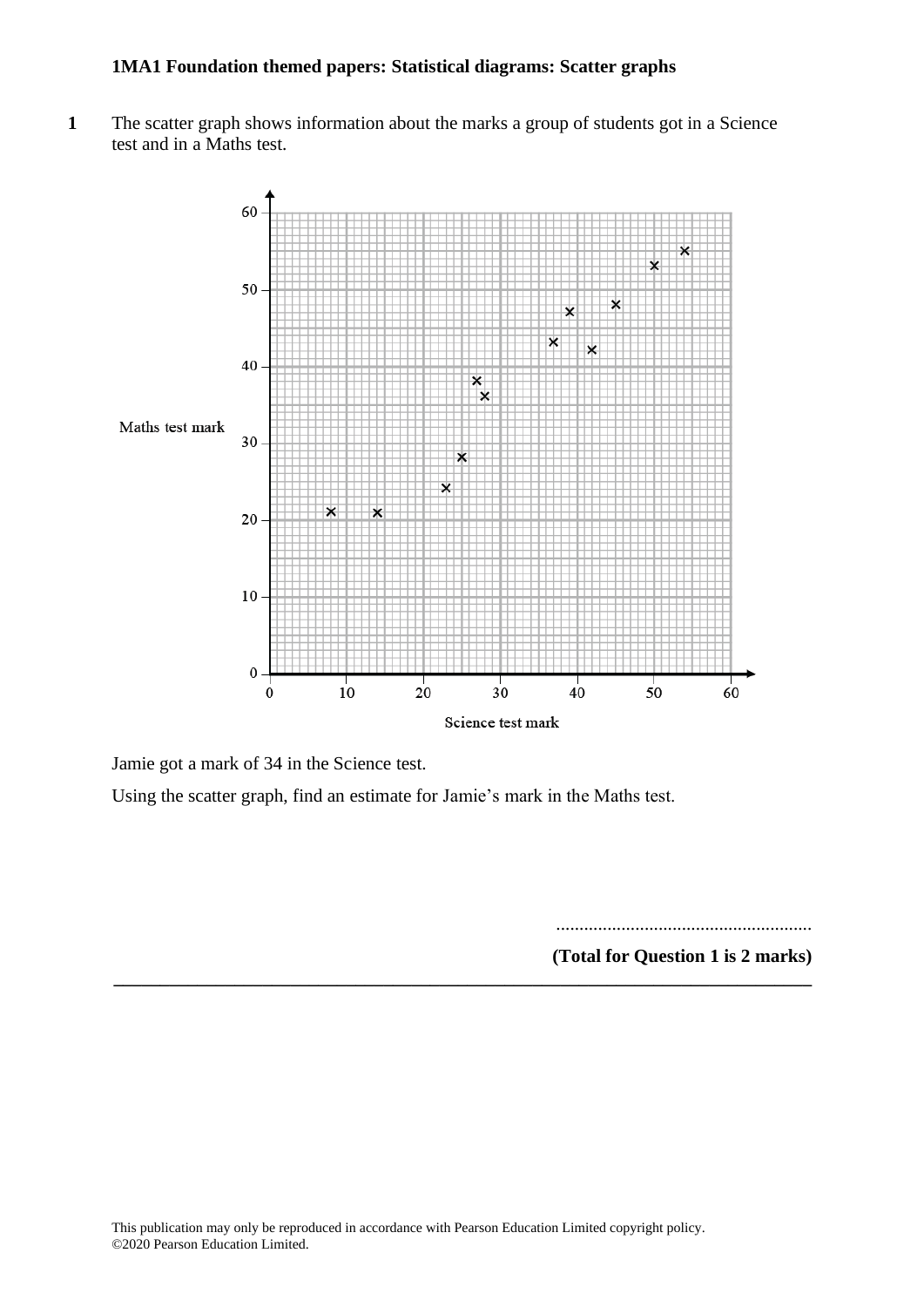

**2** The scatter graph shows the maximum temperature and the number of hours of sunshine **21** The scatter graph shows the maximum temperature and the number of hours of sunshine in fourteen British towns on one day. in fourteen British towns on one day.



One of the points is an outlier. One of the points is an outlier.

(*a*) Write down the coordinates of this point. (a) Write down the coordinates of this point.

( .......................... , ..........................) **(1) (1)**

(*b*) For all the other points write down the type of correlation. (b) For all the other points write down the type of correlation.

....................................................... **(1)**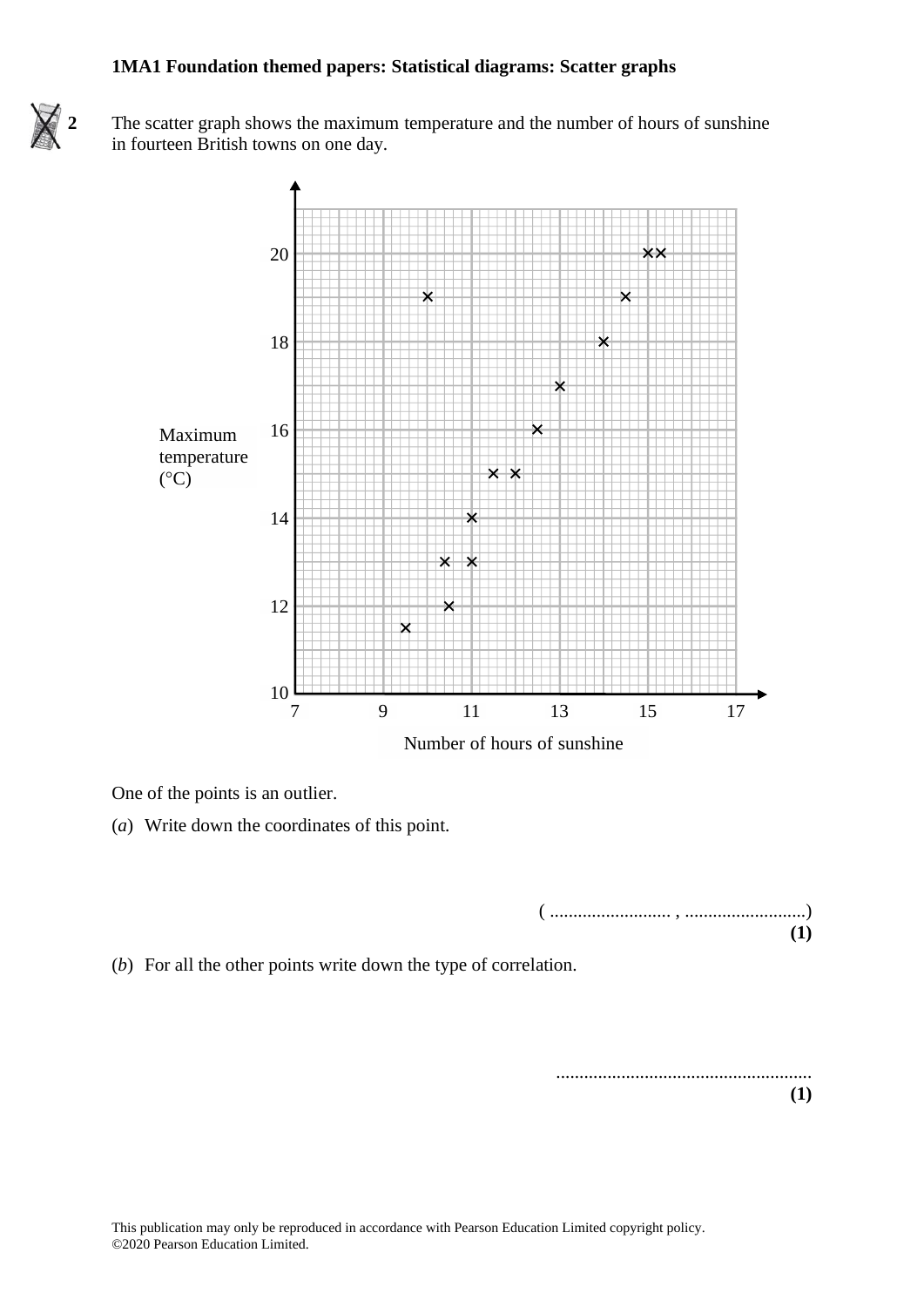On the same day, in another British town, the maximum temperature was 16.4 °C.

(*c*) Estimate the number of hours of sunshine in this town on this day.

| hours<br>(2)                                                                                   |
|------------------------------------------------------------------------------------------------|
| A weatherman says,                                                                             |
| "Temperatures are higher on days when there is more sunshine."                                 |
| (d) Does the scatter graph support what the weatherman says?<br>Give a reason for your answer. |
|                                                                                                |
| (1)                                                                                            |
| (Total for Question 2 is 5 marks)                                                              |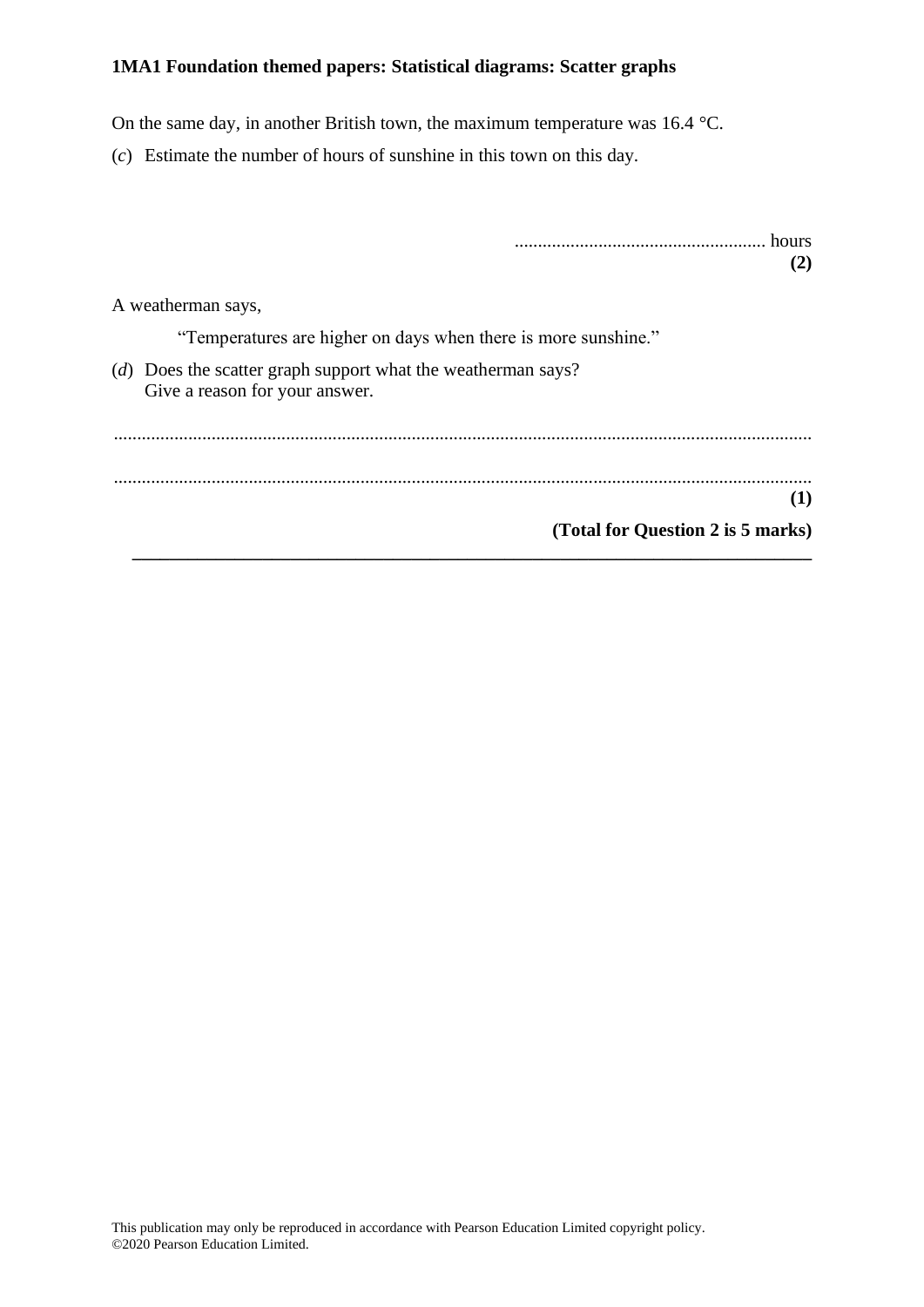**3** Sean has information about the height, in cm, and the weight, in kg, of each of ten rugby players. **21** Search about the height, in the height, in the weight, in the weight, in the weight, in the weight, in the weight, in the weight, in the weight, in the weight, in the weight, in the weight, in the weight, in the weigh

He is asked to draw a scatter graph and a line of best fit for this information. He is asked to draw <sup>a</sup> scatter graph and <sup>a</sup> line of best fit for this information.

Here is his answer.



Sean has plotted the points accurately. Sean has plotted the points accurately.

Write down two things that are wrong with his answer. Write down two things that are wrong with his answer.

1.................................................................................................................................................... 1 .............................................................................................................................................................................................................................................  $\begin{minipage}{0.5\textwidth} \begin{tabular}{|l|l|l|} \hline \multicolumn{1}{|l|l|l|} \hline \multicolumn{1}{|l|l|} \hline \multicolumn{1}{|l|l|} \hline \multicolumn{1}{|l|} \hline \multicolumn{1}{|l|} \hline \multicolumn{1}{|l|} \hline \multicolumn{1}{|l|} \hline \multicolumn{1}{|l|} \hline \multicolumn{1}{|l|} \hline \multicolumn{1}{|l|} \hline \multicolumn{1}{|l|} \hline \multicolumn{1}{|l|} \hline \multicolumn{1}{|l|} \h$ 2.................................................................................................................................................... 2 ............................................................................................................................................................................................................................................. ...................................................................................................................................................... .................................................................................................................................................................................................................................................. **(Total for Question 3 is 2 marks) (Total for Question 21 is 2 marks)\_\_\_\_\_\_\_\_\_\_\_\_\_\_\_\_\_\_\_\_\_\_\_\_\_\_\_\_\_\_\_\_\_\_\_\_\_\_\_\_\_\_\_\_\_\_\_\_\_\_\_\_\_\_\_\_\_\_\_\_\_\_\_\_\_\_\_\_\_\_\_\_\_\_\_**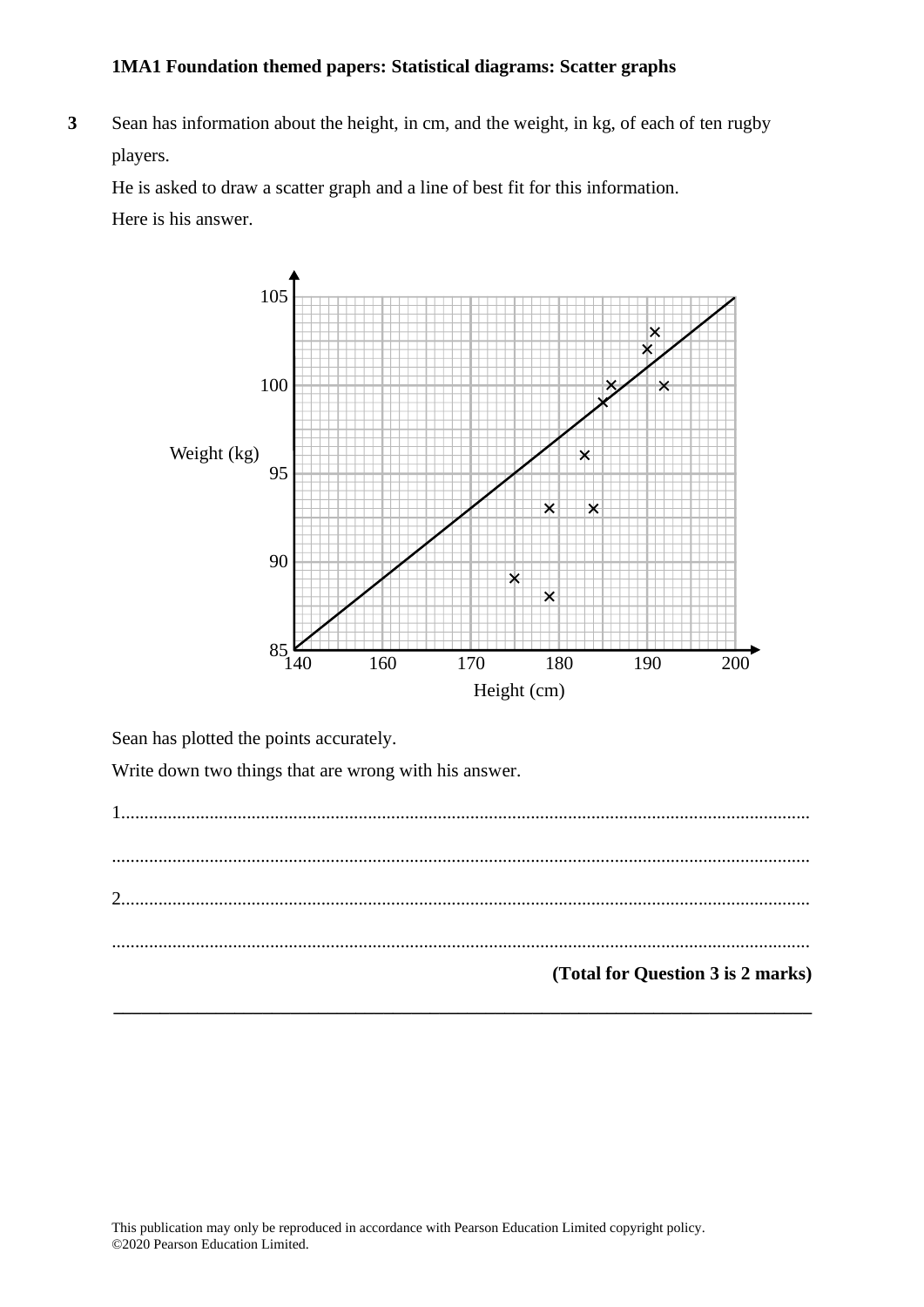#### **4** The scatter diagram shows information about 12 girls.

It shows the age of each girl and the best time she takes to run 100 metres. It shows the age of each girl and the best time she takes to run 100 metres.



(*a*) Write down the type of correlation.

.............................................................................................................. (**1**) ..............................................................................................................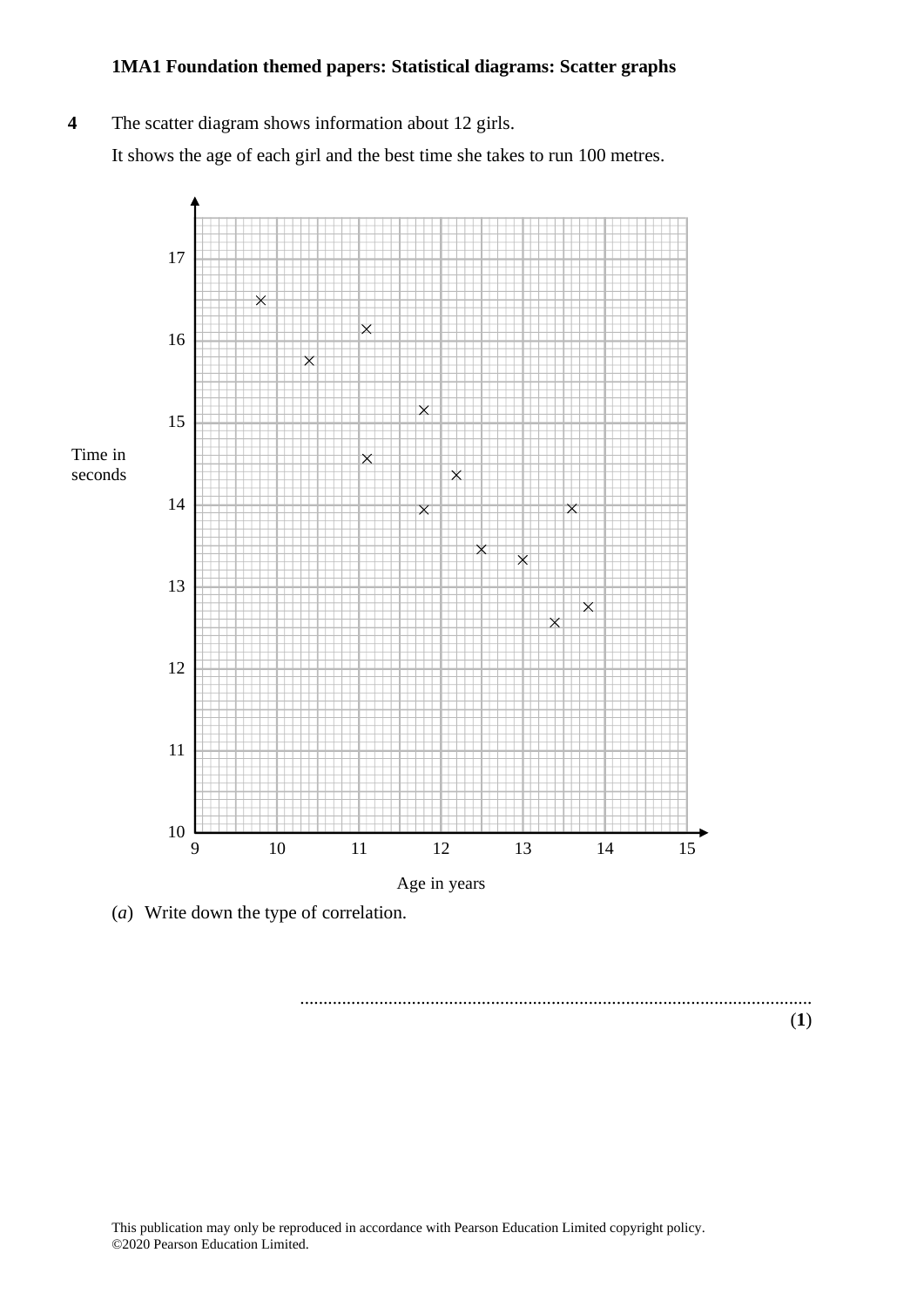| Kristina is 11 years old.                                                                         |
|---------------------------------------------------------------------------------------------------|
| Her best time to run 100 metres is 12 seconds.                                                    |
| The point representing this information would be an outlier on the scatter diagram.               |
| (b) Explain why.                                                                                  |
|                                                                                                   |
|                                                                                                   |
| (1)                                                                                               |
|                                                                                                   |
| Debbie is 15 years old.                                                                           |
| Debbie says,<br>"The scatter diagram shows I should take less than 12 seconds to run 100 metres." |
| (c) Comment on what Debbie says.                                                                  |
|                                                                                                   |
|                                                                                                   |
| (1)                                                                                               |
|                                                                                                   |
| (Total for Question 4 is 3 marks)                                                                 |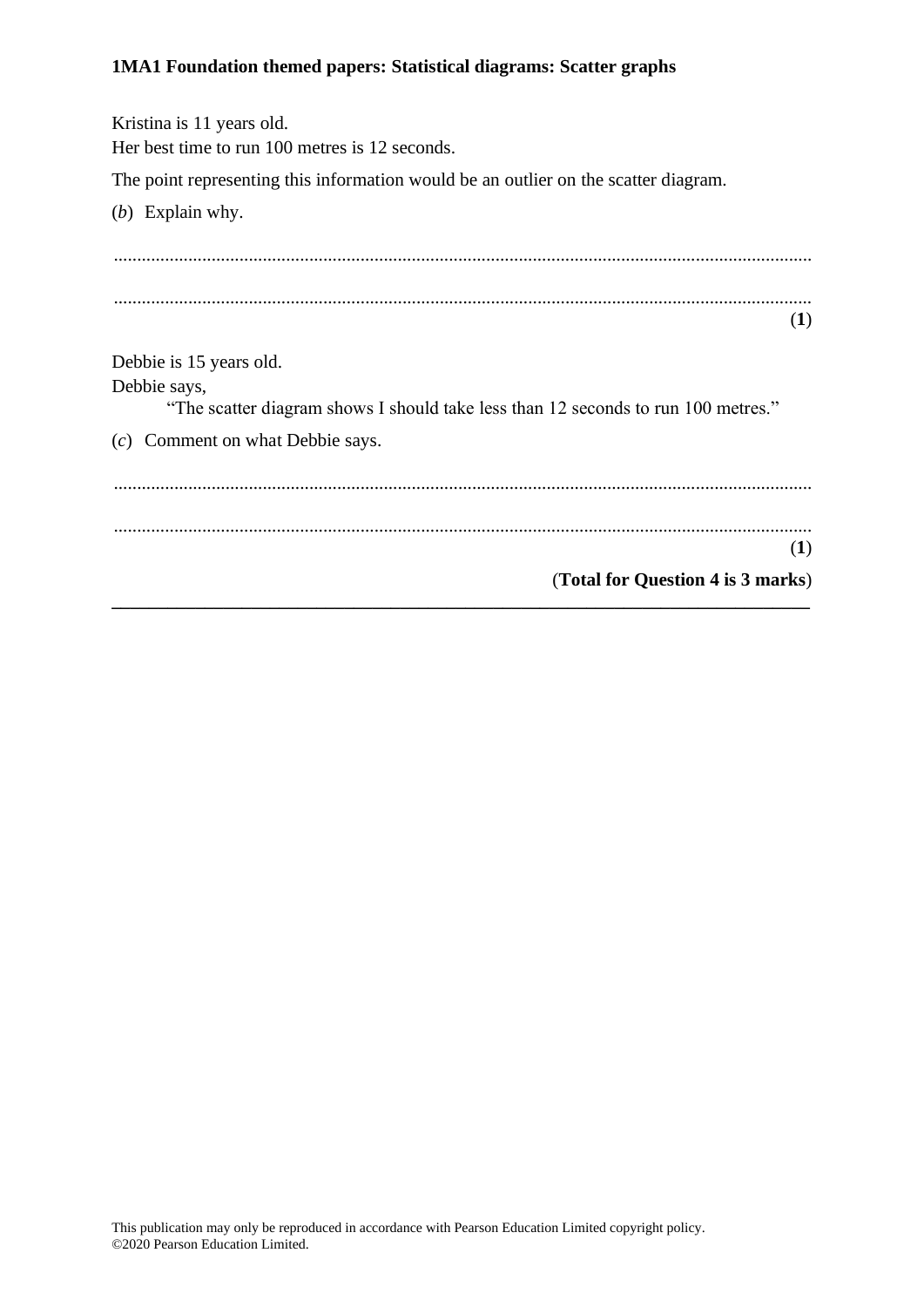**5** Oliver records the distance from London to each of eight cities in the USA. **19** Oliver records the distance from London to each of eight cities in the USA. He also records the time taken to fly from London to each of these cities. He also records the time taken to fly from London to each of these cities.

The scatter graph shows this information. The scatter graph shows this information.

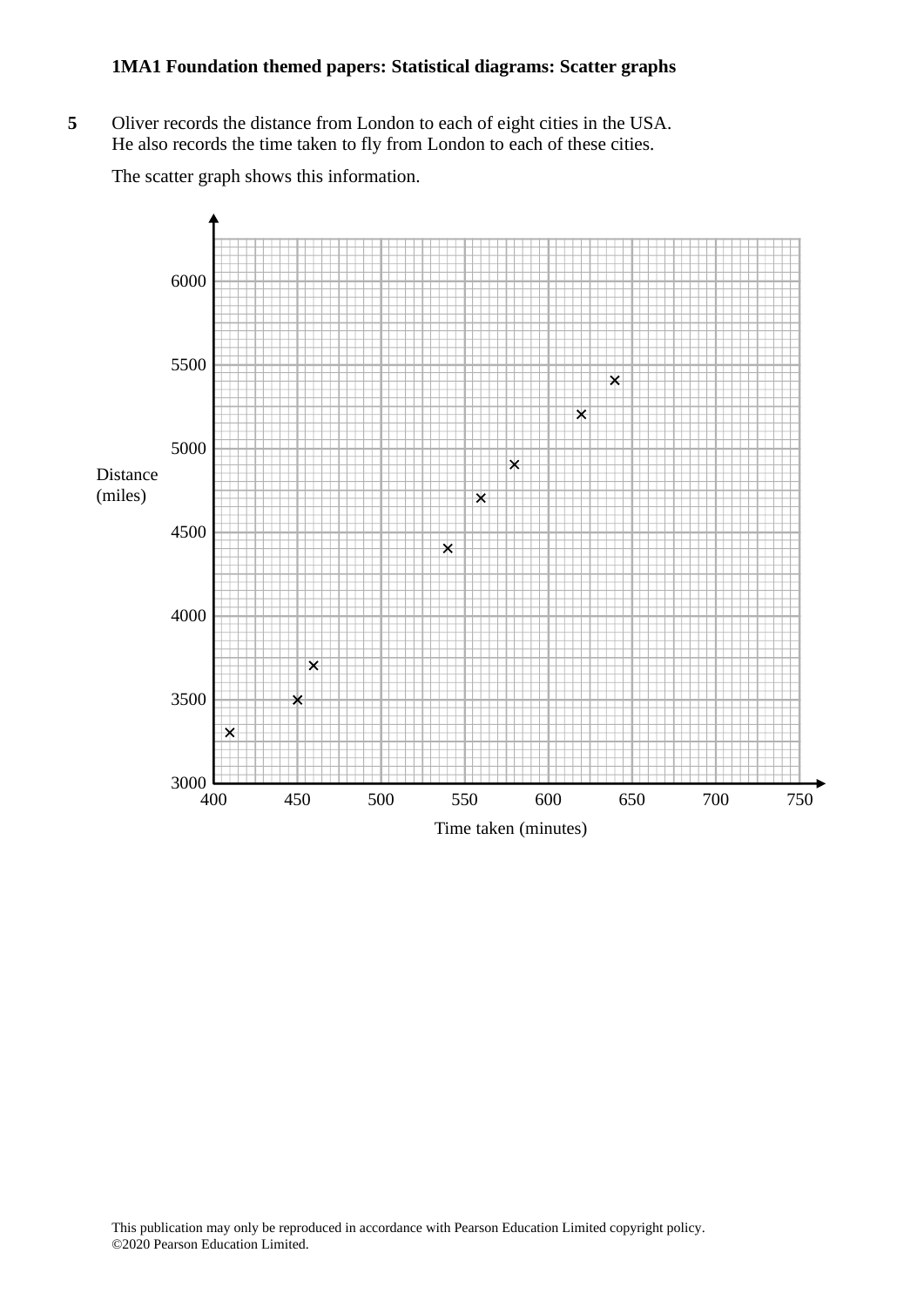|                                   |  | Chicago is a city in the USA.<br>Chicago is 4000 miles from London.                                          |     |  |
|-----------------------------------|--|--------------------------------------------------------------------------------------------------------------|-----|--|
|                                   |  | (a) (i) By drawing a line of best fit, find an estimate for the time taken to fly from<br>London to Chicago. |     |  |
|                                   |  |                                                                                                              | (2) |  |
|                                   |  | (ii) Why is your answer to part (i) only an estimate?                                                        |     |  |
|                                   |  |                                                                                                              | (1) |  |
|                                   |  | (b) (i) Calculate the gradient of your line of best fit.                                                     |     |  |
|                                   |  |                                                                                                              |     |  |
|                                   |  |                                                                                                              |     |  |
|                                   |  | (ii) Give an interpretation of the gradient of your line of best fit.                                        | (2) |  |
|                                   |  |                                                                                                              | (1) |  |
| (Total for Question 5 is 6 marks) |  |                                                                                                              |     |  |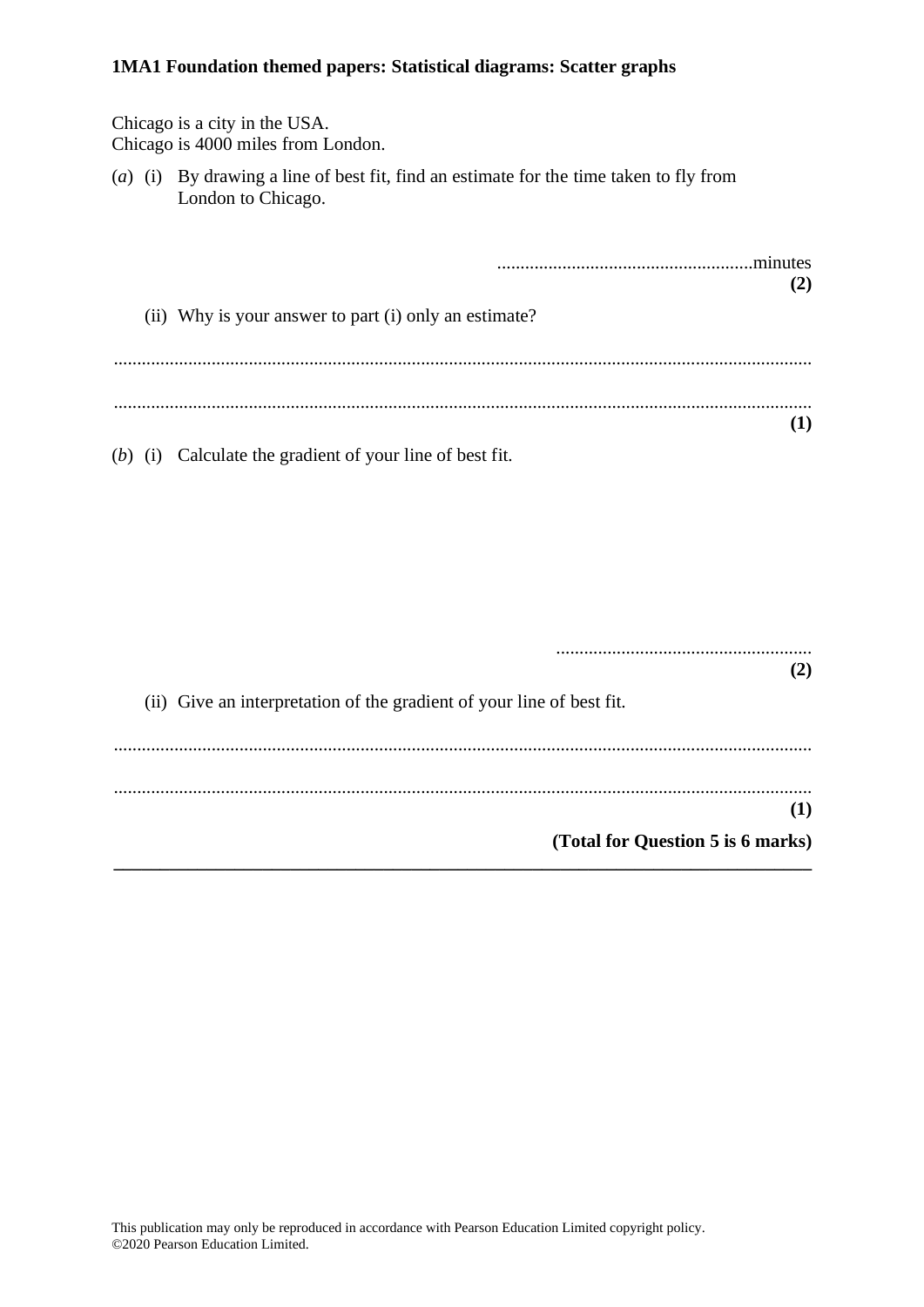**6** Jean records the maximum daily temperature each day for 10 days. She also records the number of children going to a paddling pool for each of these days. She draws this scatter graph for her information.



Jean's information for one of these days is an outlier on the scatter graph.

(a) Give a possible reason for this. ...................................................................................................................................................... ...................................................................................................................................................... **(1)** (b) What type of correlation does the scatter graph show? ....................................................... **(1)**